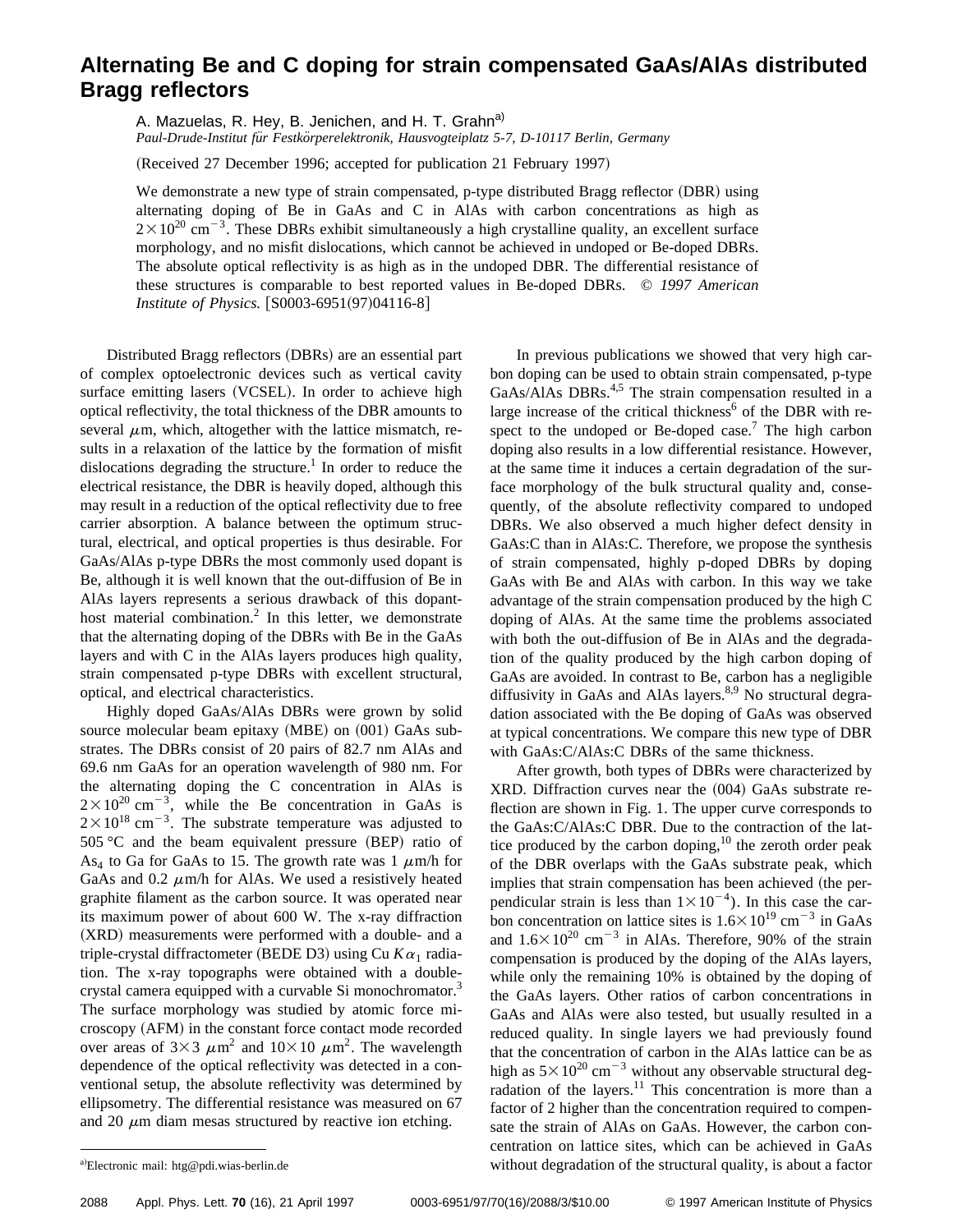

FIG. 1. Experimental diffraction curves of a 20 pair GaAs:C/AlAs:C DBR and a 20 pair GaAs:Be/AlAs:C DBR measured near the GaAs (004) reflection. The 0th-order peak of the DBR overlaps perfectly with the GaAs substrate peak indicating a complete strain compensation. The upper curve has been multiplied by a factor of 10.

of 10 smaller. Therefore, the strain compensation can be more effectively obtained by increasing the carbon concentration in AlAs rather than in GaAs.

In the case of doping by C alone and for the carbon concentration required to obtain the strain compensation, a pronounced broadening of all superstructure peaks was repeatedly observed with a full width at half maximum (FWHM) of the satellite peaks of 190  $\mu$  rad (39 arcsec). This broadening can be produced by several factors, among them the strain variation along the growth direction caused, e.g., by oscillations of the carbon cell power during the growth. Another possible reason for this broadening is a structural degradation of the layers. In the lower part of Fig. 1 the diffraction curve for a GaAs:Be/AlAs:C DBR is shown. In this case, an even better overlap of the DBR's zeroth order with the substrate peak is obtained. This implies that the average strain of the DBR with respect to the GaAs substrate lattice is negligible. Much sharper satellite peaks with a FWHM of 60  $\mu$ rad (12 arcsec) are also evident. Moreover, these satellites are observed up to the 10th order. This means that the GaAs:Be/AlAs:C DBR is of a very high structural quality. The comparison between the two curves in Fig. 1 leads to the conclusion that the degradation of the structural quality is due to the high carbon doping in GaAs.

In order to prove this conclusion, we performed reciprocal space mapping of both DBRs. These area scans are measured near the reciprocal lattice point  $\mathbf{G}=(004)$  in the diffraction plane perpendicular to the sample surface. The vector **q** is the difference between the scattering vector **Q** and the reciprocal lattice vector **G**. The terms  $(q_x, q_z)$  are the components of **q** parallel and perpendicular to the surface. These area scans are plotted in Fig. 2. The rocking curves shown in Fig. 1 correspond to a scan along  $q<sub>z</sub>$  integrated over a certain range of  $q_x$ . The diffuse scattering visible in a large area around  $\mathbf{G}=(004)$  in Fig. 2(a) indicates that there is a degradation of the structural quality in the GaAs:C/AlAs:C DBR. The broadening in the  $q_x$  as well as the  $q_z$  direction is probably caused by microdefects due to carbon precipitation. For a variation of the strain along the growth direction (parallel to  $q<sub>z</sub>$ ) without such structural degradation, there would be no broadening in the  $q_x$  direction. This is actually found for the GaAs:Be/AlAs:C DBR shown in Fig.  $2(b)$ , where a



FIG. 2. Reciprocal space mapping of the GaAs:C/AlAs:C DBR (a) and of the GaAs: $Be/AlAs:CDBR$  (b) shown in Fig. 1. A broadening of the peaks is clearly observed in (a), both in the  $q_x$  and  $q_z$  directions, thus indicating a structural degradation due to the high carbon doping of GaAs.

limited area scan with a higher angular resolution is shown in order to resolve the sharp superstructure peaks. A low resolution scan over the same area as in Fig.  $2(a)$  verified that the scattering intensity in Fig. 2(b) for  $|q_x| > 5$  is lower than the noise level. In order to prove the absence of any misfit dislocations, x-ray topographs have been recorded. Neither of the two investigated structures showed any signature of the presence of misfit dislocations.

The surface morphology as detected by AFM images is shown in Fig. 3 for the C-doped DBR in  $(a)$  and the alternatingly doped DBR in (b). The peak to valley values of the surface roughness are 25 nm for the carbon doped DBR in Fig.  $3(a)$  and 6 nm for the alternatingly doped DBR in Fig.  $3(b)$ , while the root mean square (rms) values are 3 and 1 nm, respectively. There is a very good agreement between the AFM and the XRD measurements in the sense that the alternating Be and C doping preserves the excellent surface morphology, interface perfection, and bulk structural quality.

The optical reflectivity was measured in a standard configuration in order to determine the stop band position, which was repeatedly in good agreement with the intended position, i.e., centered at 980 nm. The absolute reflectivity was measured by ellipsometry. The absolute reflectivity for the carbon doped DBR is 98%, while for the alternatingly doped DBR it is 99%. We attribute this increase of the absolute reflectivity to the higher structural quality of the alternatingly doped DBR as shown by XRD and AFM. Furthermore, its reflectivity is identical to the absolute reflectivity in undoped DBRs of the same thickness. This demonstrates that even at this high level of doping  $(2 \times 10^{20} \text{ cm}^{-3})$  intraband absorption of free carriers does not reduce the reflectivity.

In order to determine the resistance, 67 and 20  $\mu$ m diam mesas have been produced by reactive ion etching. The contacts were made of Ti/Pt/Au for the DBR and AuGe/Ni/ Au(Ge) for the substrate. For 67  $\mu$ m diam mesas of the GaAs:C/AlAs:C DBR and for 20  $\mu$ m diam mesas of the GaAs:Be/AlAs:C DBR the differential resistance determined in the range of the *I*-*V* characteristic with ohmic behavior is 3 and 14  $\Omega$ , respectively. Normalizing the resistance to the area of the mesa, we obtain values of  $1.1 \times 10^{-4}$  and 4.4